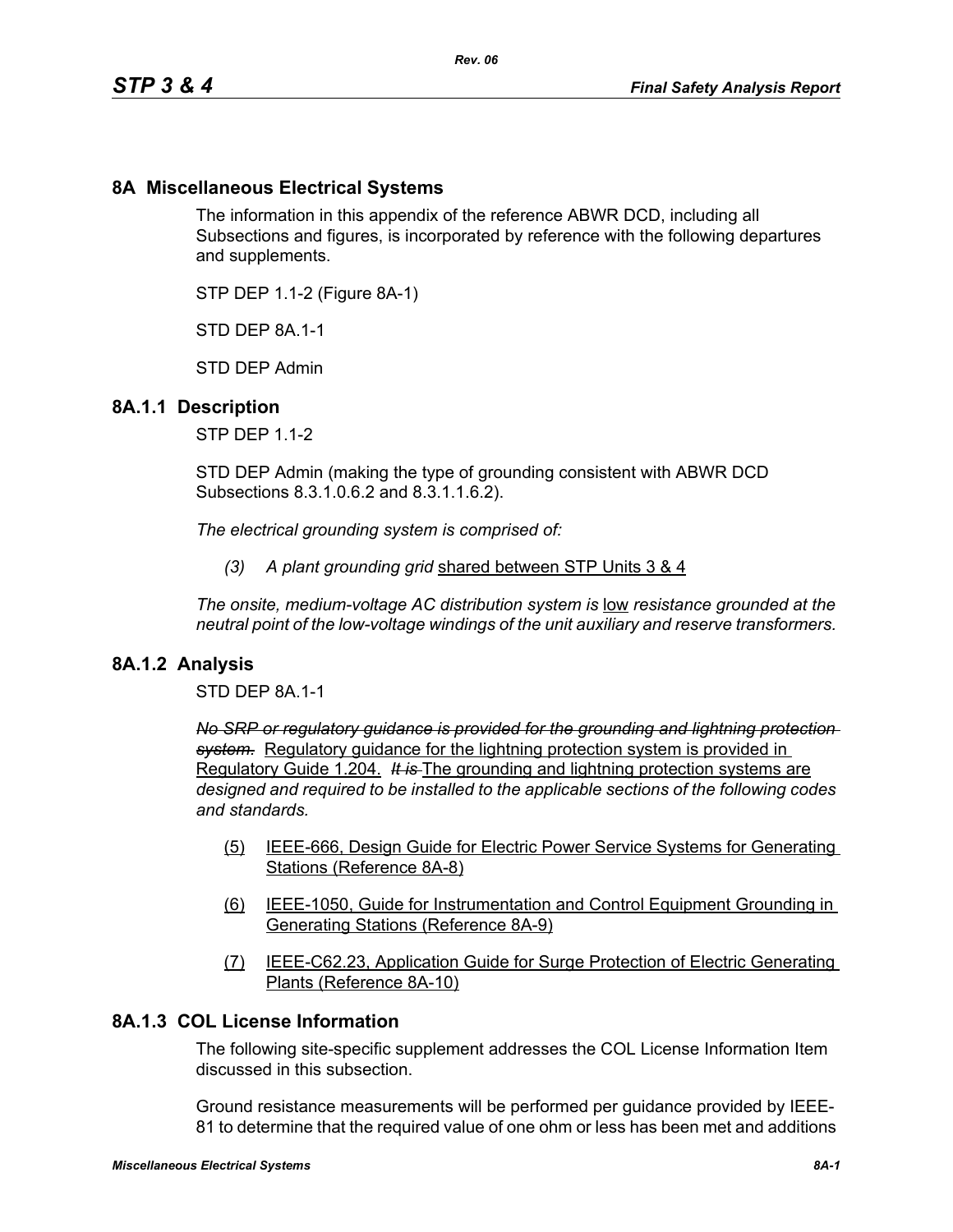to the system will be made, if necessary, to meet the target resistance after site preparation and prior to construction of the permanent buildings. The FSAR will be updated in accordance with 10 CFR 50.71(e) to reflect the results of these evaluations. (COM 8A-1)

# **8A.2.3 COL License Information**

The following standard supplement addresses the COL License Information Item discussed in this subsection.

The design of the cathodic protection system meets the following minimum requirements consistent with the requirements in Chapter 11, Section 9.4 of the Utility Requirements Document issued by the Electric Power Research Institute (Reference 8A-5).

- *(1)* The need for cathodic protection on the entire site, portions of the site, or not at all is determined by analyses. The analyses are based on soil resistivity readings, water chemistry data, and historical data from the site gathered from before commencement of site preparation to the completion of construction and startup.
- *(2)* Where large protective currents are required, a shallow interconnected impressed current system consisting of packaged high silicon alloy anodes and transformer-rectifiers are normally used. The rectifiers are approximately 50% oversized in anticipation of system growth and possible higher current consumption.
- *(3)* The protected structures of the impressed current cathodic protection system are connected to the station grounding grid.
- *(4)* Localized sacrificial anode cathodic protection systems are used where required to supplement the impressed current cathodic protection system and protect surfaces which are not connected to the station grounding grid or are located in outlying areas.
- *(5)* Prepackaged zinc-type reference electrodes are permanently installed near poorly accessible protected surfaces to provide a means of monitoring protection level by measuring potentials.
- *(6)* Test stations above grade are installed throughout the station adjacent to the areas being protected for termination of test leads from protected structures and permanent reference electrodes.

# *8A.3.4* **8A.4 References**

STD DEP Admin

The following standard supplement addresses new references: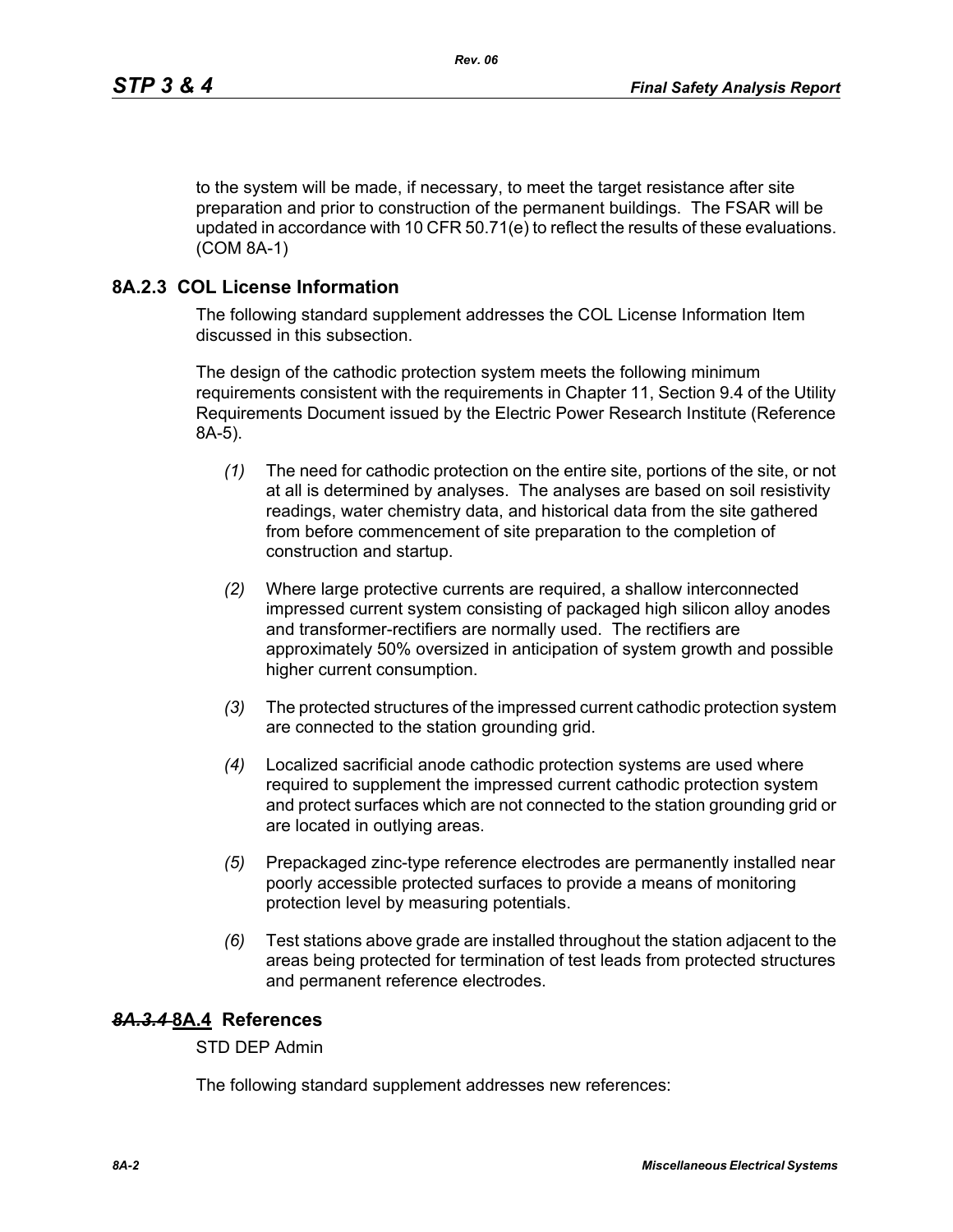| 8A-8 | IEEE-666, Design Guide for Electric Power Service Systems for |
|------|---------------------------------------------------------------|
|      | <b>Generating Stations</b>                                    |

*Rev. 06*

- 8A-9 IEEE-1050, Guide for Instrumentation and Control Equipment Grounding in Generating Stations
- 8A-10 IEEE-C62.23, Application Guide for Surge Protection of Electric Generating Plants